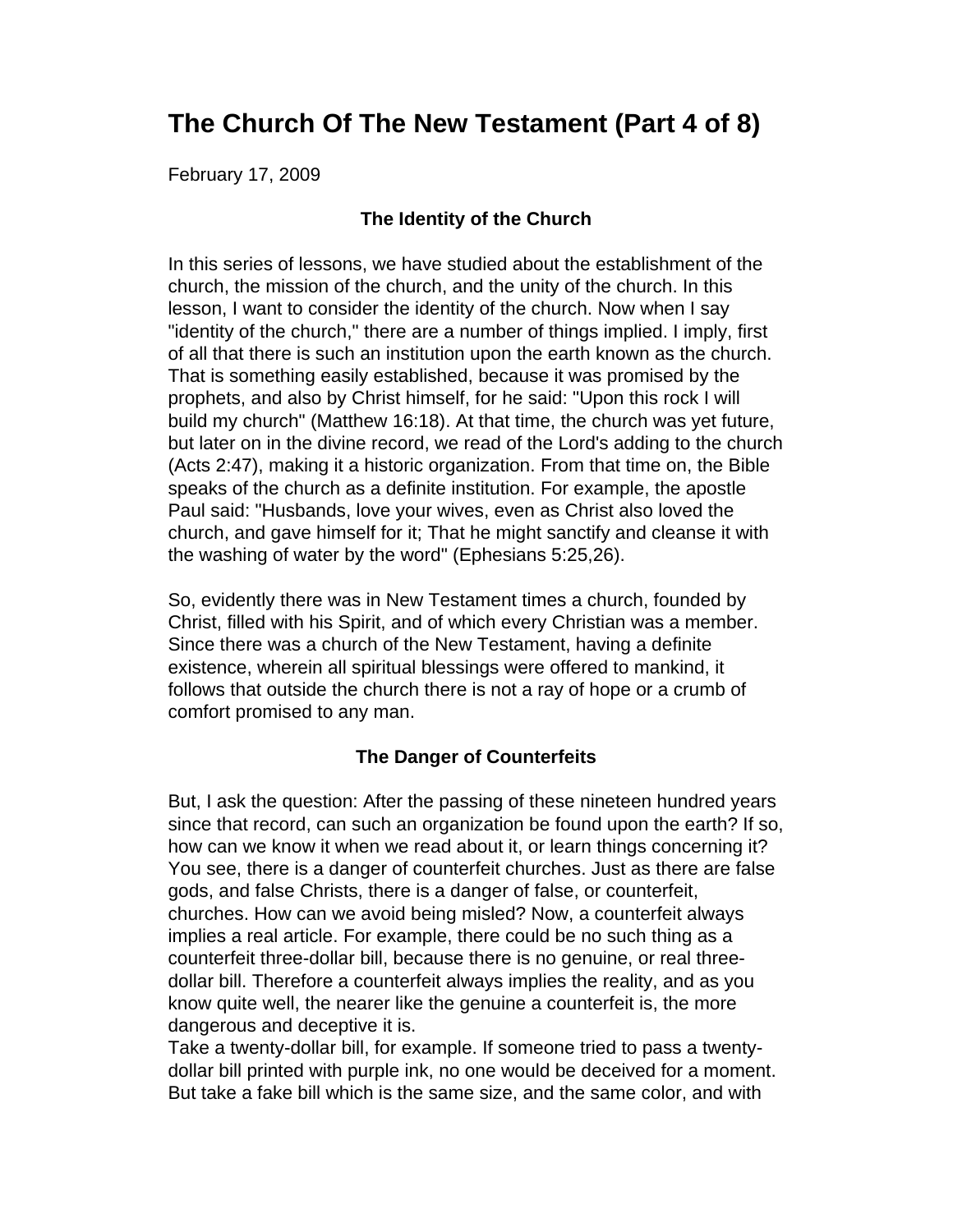the same superscription, and you deceive multitudes. If it is important to avoid being deceived in material things, how much more important to avoid deception in spiritual things? Let me try to illustrate the necessity of assured identity.

Suppose an automobile is stolen. The owner reports the theft to the police department and offers a reward for its return. Suppose it is described as "a white, 1997 model, Chevrolet Caprice, a four-door sedan, with an Oklahoma license number, CX-8446. In this way, the car is described and the identity is sufficiently complete. Do you think you could pick that car out, and know you had the right automobile? Let us say that the police department takes its stand by the side of the road and watches cars go by. Fords, Plymouths, Chryslers, and Mercurys go by, but no one gives them any notice, because they do not meet the description. Pretty soon, another car comes down the road. The officers perk up, and give attention. As it comes in view, they observe that it is a white car. Interest increases. They see that it is a Chevrolet Caprice, a 1977 four-door sedan. They feel pretty certain that it is the one. They see that it bears an Oklahoma license, and so they stop the car and say, "This is the stolen automobile. Of that we are positively sure. Why? Because it measures up to the requirements, but there is one mark yet to be checked. What is the number on the license plate? When the number is checked, the number is different from the one stolen. Therefore, it is lacking in one essential mark of description. No court on earth would be justified in turning that automobile over to the man who described his stolen one. Surely everyone understands that all the essential marks must be found.

I believe the apostle, Thomas, could be an example to us in making certain of our beliefs. Do you remember that on the first day of the week when Jesus arose from the dead, the disciples assembled behind closed doors, and Jesus appeared in the midst of them, and showed them his hands and his side? Thomas was not present, and when the other disciples told him about it, Thomas said: "Except I shall see in his hands the print of the nails, and put my finger into the print of the nails, and thrust my hand into his side, I will not believe" (John 20:25).

I ask you: What's wrong with that? Thomas had some marks of identification that he intended to ask for when someone came along claiming to be the Christ. Perhaps Thomas should be censured for not being present at the first meeting, but remember that the other disciples had already seen the marks of identification. The disciples had been warned about false Christs. Jesus had said: "Beware of false prophets, which come to you in sheep's clothing, but inwardly they are ravening wolves" (Matthew 7:15). On another occasion, Jesus warned: "Take heed that no man deceive you. For many shall come in my name, saying, I am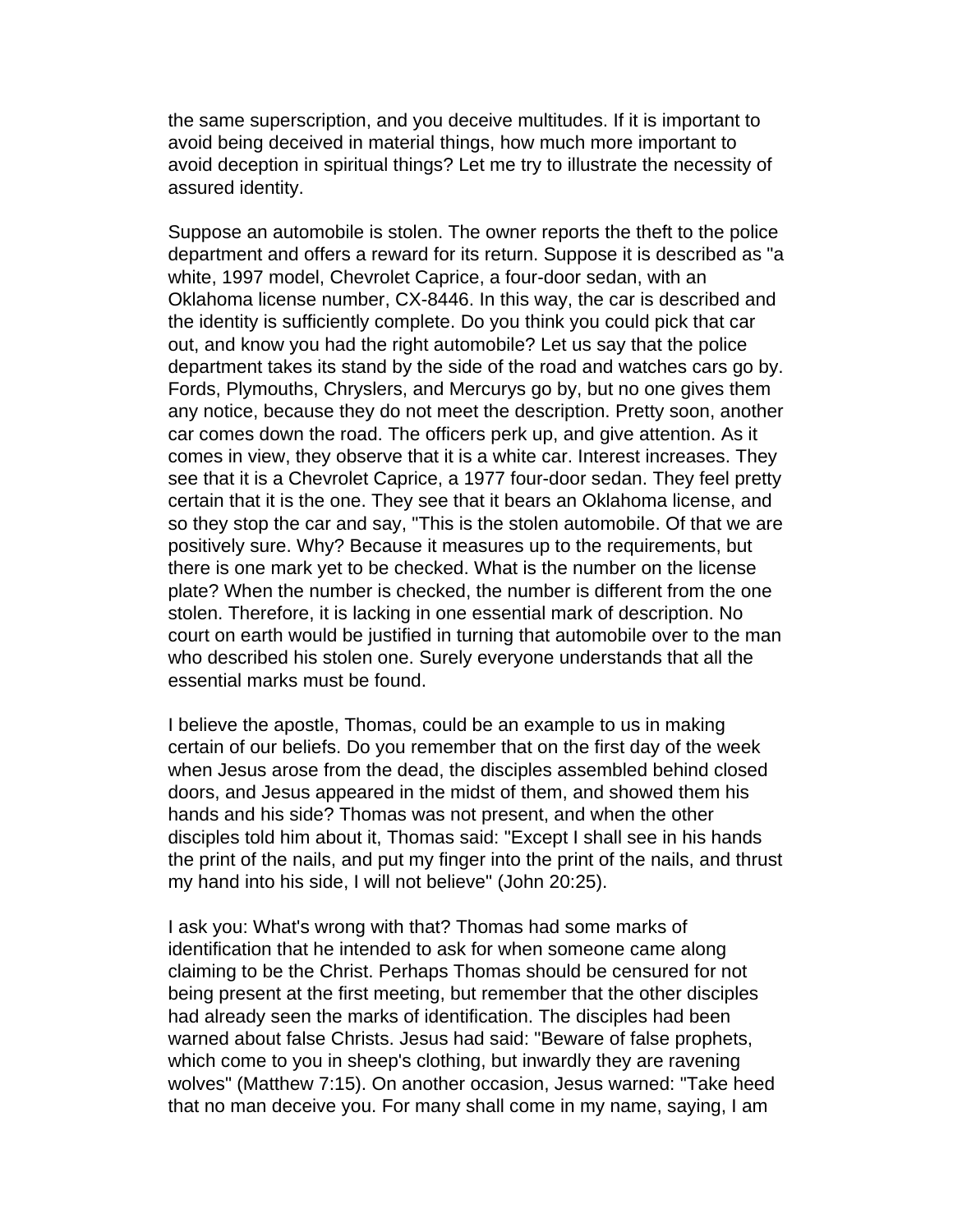Christ; and shall deceive many" (Matthew 24:4, 5).

So, Thomas had some marks of identification, which he intended to look for when anyone came claiming to be Christ. He intended to identify Christ by: (1) the nail prints in his hands; (2) the scar in his side. On the next first day of the week, Jesus met with his disciples, again behind locked doors. This time Thomas was present. Jesus said: "Reach hither thy finger, and behold my hands; and reach hither thy hand, and thrust it into my side: and be not faithless, but believing." Thomas said: "My Lord and my God" (John 20:28).

Today the world is filled with churches. The person who thinks that there are no counterfeits among them is terribly naive, and ignorant of biblical teaching. What we need to do is to take the word of God, and find the distinguishing characteristics of the Lord's church, and try to find that church in the world today. In the book of Revelation, the apostle John said: "And there was given me a reed like unto a rod: and the angel stood, saying, Rise, and measure the temple of God, and the altar, and them that worship therein" (Revelation 11:1). The measuring reed, by which we are to measure the temple, or the church, is the word of God. When God's word is the guide, the house is built upon the rock, and Jesus said it will stand the test of judgment (Matthew 7:24-27).

# **Identifying Marks of the Church**

What are some of the identifying marks of the church that Jesus built? What about the name you wear, religiously? Did God ever say anything about it in the New Testament? Can you find the name you wear in the New Testament? What about the items and the form of worship in which you engage? Are you following the practices which you can read in the word of God, or are you following the doctrines of men? Jesus said: "Ye hypocrites, well did Esaias prophesy of you saying, This people draweth nigh unto me with their mouth, and honoureth me with their lips; but their heart is far from me. But in vain they do worship me, teaching for doctrines the commandments of men" (Matthew 15:7-9). What about the doctrine of the church in which you claim membership? Do you teach only what Christ and the apostles taught? Remember the apostle Paul said, "But though we, or an angel from heaven, preach any other gospel unto you than that which we have preached unto you, let him be accursed. As we said before, so say I now again, If any man preach any other gospel unto you than that ye have received, let him be accursed" (Galatians 1:8, 9). What about the church of which you are a member? What about its teaching regarding how to be saved? These are very important matters. Don't be deceived, but be sure that you are a member of the church you can read about in the New Testament.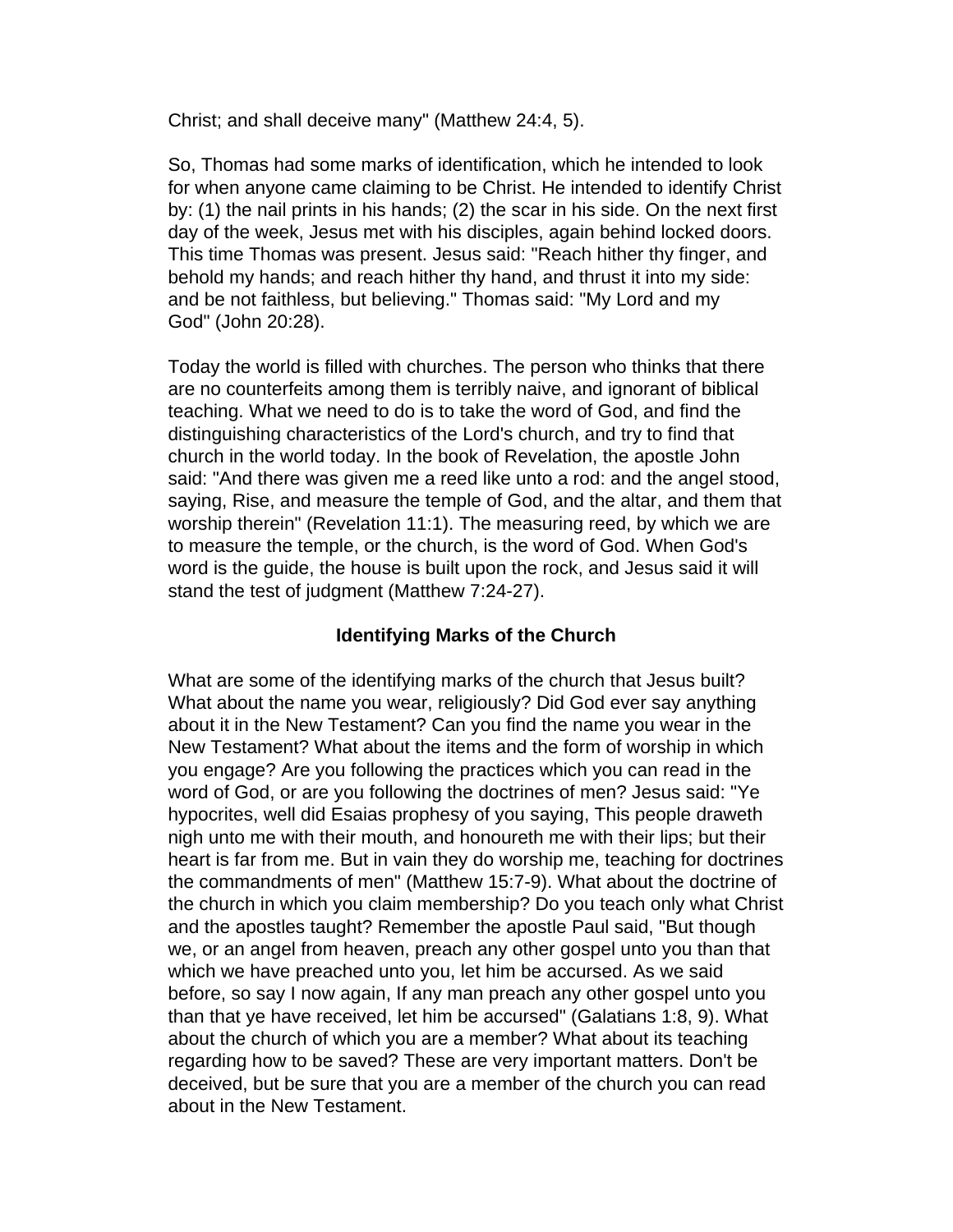# **Its Organization**

What about the organization of the church? Is it after the biblical pattern? The apostle reminded us that "Moses was admonished of God when he was about to make the tabernacle: for, See, saith he, that thou make all things according to the pattern showed to thee in the mount" (Hebrews 8:5), and he said that served as an example and shadow of heavenly things. Can you believe that God had a pattern, which Moses had to follow when he was building the tabernacle, but that he had no pattern, no blueprint for the church?

### **Its Mission**

What about the mission of the church? Is the work of the church in which you claim membership confined to the divine mission that God announced for the church?

#### **Its Character**

What about the character of its members? Does the church in which you claim membership demand purity of life and character? These are important matters. These are some of the identifying marks of the church. If it does not measure up in any of these points, it cannot be the church that Jesus built. Let us take these up, one by one, and have something to say about them.

#### **Its Name**

What about the name you wear religiously? Can you read the name in the word of God? Some of my friends say that the name does not matter, but I find the apostle Paul condemning the wearing of human names at Corinth (1 Corinthians 1:10-15; 1 Corinthians 3:3-5). In order to be built according to the divine pattern, the church must be called by a name designated by the God of heaven and found upon the pages of his word. What name do we read in the word of God? Names applied to the church in general were: The church of God, 1 Corinthians 1:2; and churches of Christ, Romans 16:16. In its different phases, it is called: The kingdom of God, Matthew 13:24; Body of Christ, Ephesians 1:22, 23; and house of God, 1 Timothy 3:15, 16. Names applied to individual members were: Christians, Acts 11:26; saints, Philippians 4:21; disciples, Acts 16:1; 20:7; brethren, Colossians 1:2. These were individual names and were never in scripture applied to the church.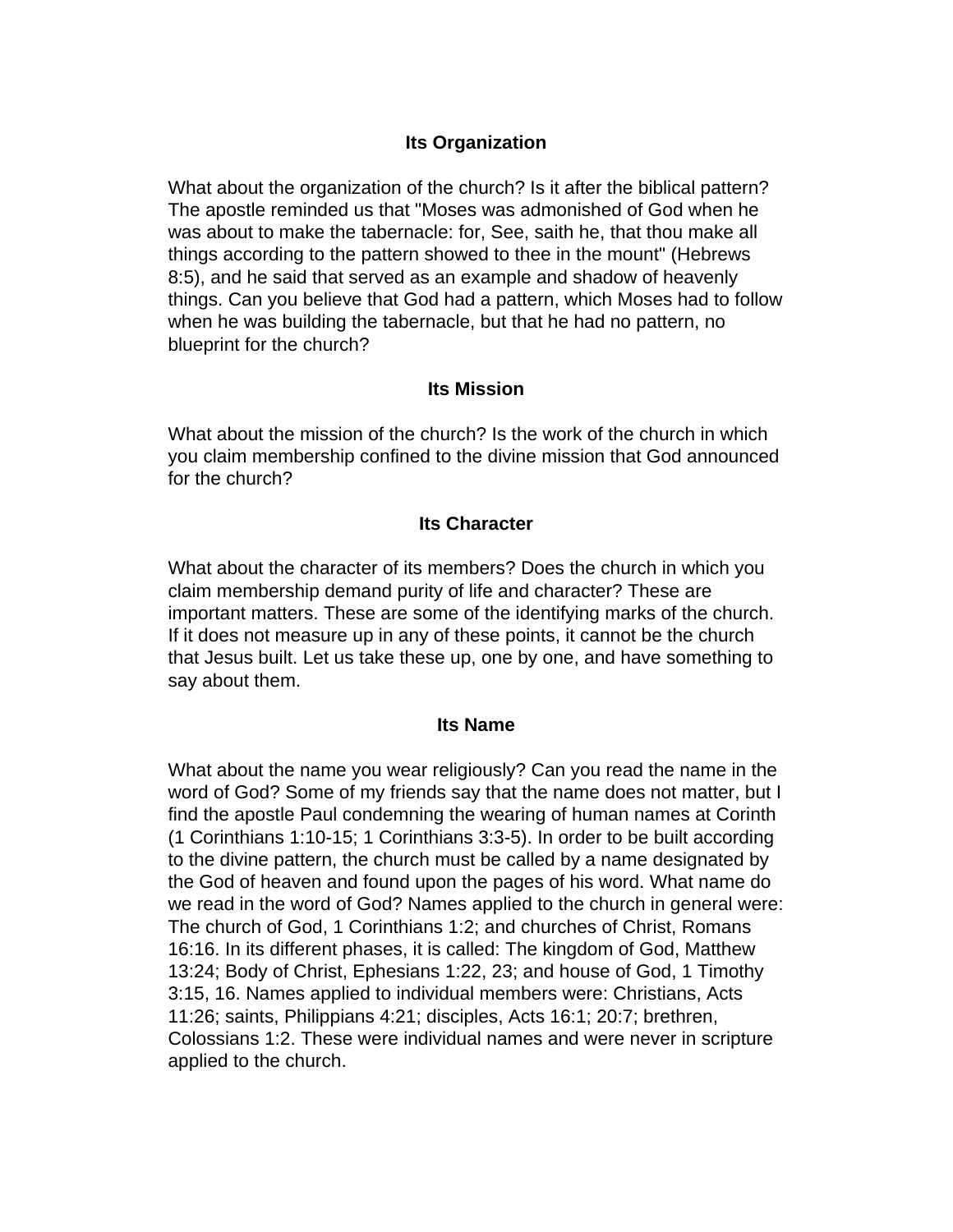## **Its Worship**

What about the worship of the church in which you claim membership? The church which Jesus built met on the first day of the week to break bread, Acts 20:7, using a cup of the fruit of the vine, and a loaf of unleavened bread, having received instructions from Christ through Paul to do so, 1 Corinthians 11:23-26. They sang psalms, hymns, and spiritual songs, Colossians 3:16; Ephesians 5:19. This was the only music provided in the New Testament plan. They had prayers, Acts 2:42; 1 Timothy 2:1, 8. We also read that they continued steadfastly in fellowship, which was laying by in store according to prosperity, 1 Corinthians 16:1, 2; Acts 2:42; and they also taught and preached the word of God, according to Acts 20:7; Acts 2:42.

New Testament Christians were admonished not to forsake the assembly of saints I Hebrews 10:25. The only scriptures which mention the first day of the week in this respect are Acts 20:7, and 1 Corinthians 16:1, 2. Acts 20:7 says they came together to break bread; 1 Corinthians 16: 1, 2, mentions the laying by in store, or contribution. Does it seem a little strange to you, that with a few exceptions, churches come together upon the first day of the week, and all take up collection, but that most leave off the very thing which the early church came together to observe - the Lord's supper? A corruption of this plan of worship by changing the day, the spirit, or any item of worship furnished by the Scriptures, means the destruction of the identity of the church as the church of God.

## **Its Teaching**

What about the teaching of the church in which you claim membership? Does the church limit its teaching to the word of God? The New Testament says that we are to "earnestly contend for the faith which was once delivered unto the saints" (Jude 3). The Bible teaches that there is only "one faith" (Ephesians 4:5), and that we are to all speak the "same things" (1 Corinthians 1: 10). How can we test the identity of the church by what it teaches? Let me ask you some questions:

(1) In becoming a member of the church to which you belong, were you asked to do something more than people were required to do in New Testament days? Compare your religious experience with the cases of conversion in the book of Acts. Look at the Pentecostians, Acts 2:36-41; the eunuch, Acts 8:34-39; Saul of Tarsus, Acts 9:18, Acts 22:16; Cornelius, Acts 10; and Lydia and the jailor, Acts 16. They were taught to believe on Christ, repent of sins, confess Jesus as the Christ, and be baptized for the remission of sins.

(2) Has the church to which you belong undertaken to excuse you from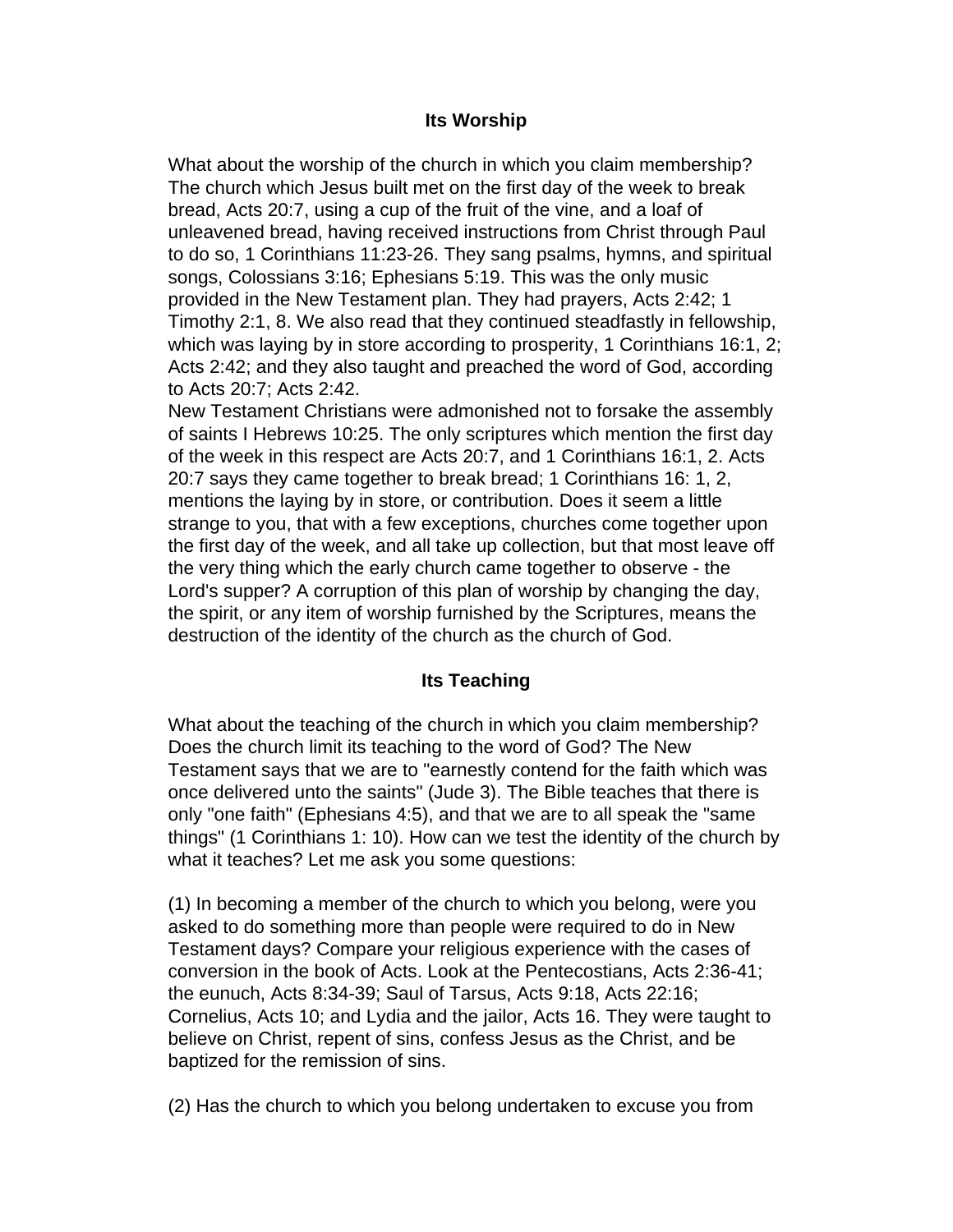doing something which it is the will of God for you to do? Remember, Jesus said: "Not every one that saith unto me, Lord, Lord, shall enter into the kingdom of heaven; but he that doeth the will of my Father which is in heaven" (Matthew 7:21). No church has the right to excuse you from something that Jesus has commanded you to do.

(3) In order to find your practice, can you go to the New Testament, or do you have to consult some human creed?

(4) Are you left free to believe and teach whatever the New Testament says, or have you subscribed to the doctrines and commandments of men, that is, humanly authorized theology of some church?

(5) Can you depend upon the teachings of the New Testament to learn how to worship and serve in the church to which you belong? Remember: corrupting its teaching can as easily destroy the identity of the church as by changing its worship or its name.

How was the early church organized? We read about the organization of the church in the New Testament. The churches were spoken of as independent, self-governing units, Galatians 1:2. Each church had a plurality of elders, when completely organized, Acts 14:23; Acts 20:17. In Philippians 1:1, Paul writes to the church at Philippi and says: "To the saints in Christ Jesus which are at Philippi, with the bishops (elders) and deacons." The local organization was the only medium through which early Christians worked. Can you find the names of your church officials in the New Testament? Or does it speak of officers and rulers which are unknown to the word of God?

What about the mission of the church in which you claim membership? Is its mission social? That was not the mission of the New Testament church. The mission of 'the church of the New Testament was described as being "the pillar and ground (support) of the truth. Its primary mission was to evangelize the world, to edify the body, and to practice benevolence.

What about the character of the church in which you claim membership? Does it teach its members to come out from the world and live a life of purity and holiness? Over and over, the New Testament teaches that the members of the church are to live holy lives. They are to: (1) Be separate, touch no unclean thing, perfect holiness, 2 Corinthians 6:14: 7:1. (2) Be not conformed to the world, Romans 12:1, 2. (3) Sin no longer to have dominion, Romans 6:12-14. (4) Not to continue in former practices, but walk as new creatures Colossians 3:1-14. (5) Keep themselves unspotted from the world, James 1:27.